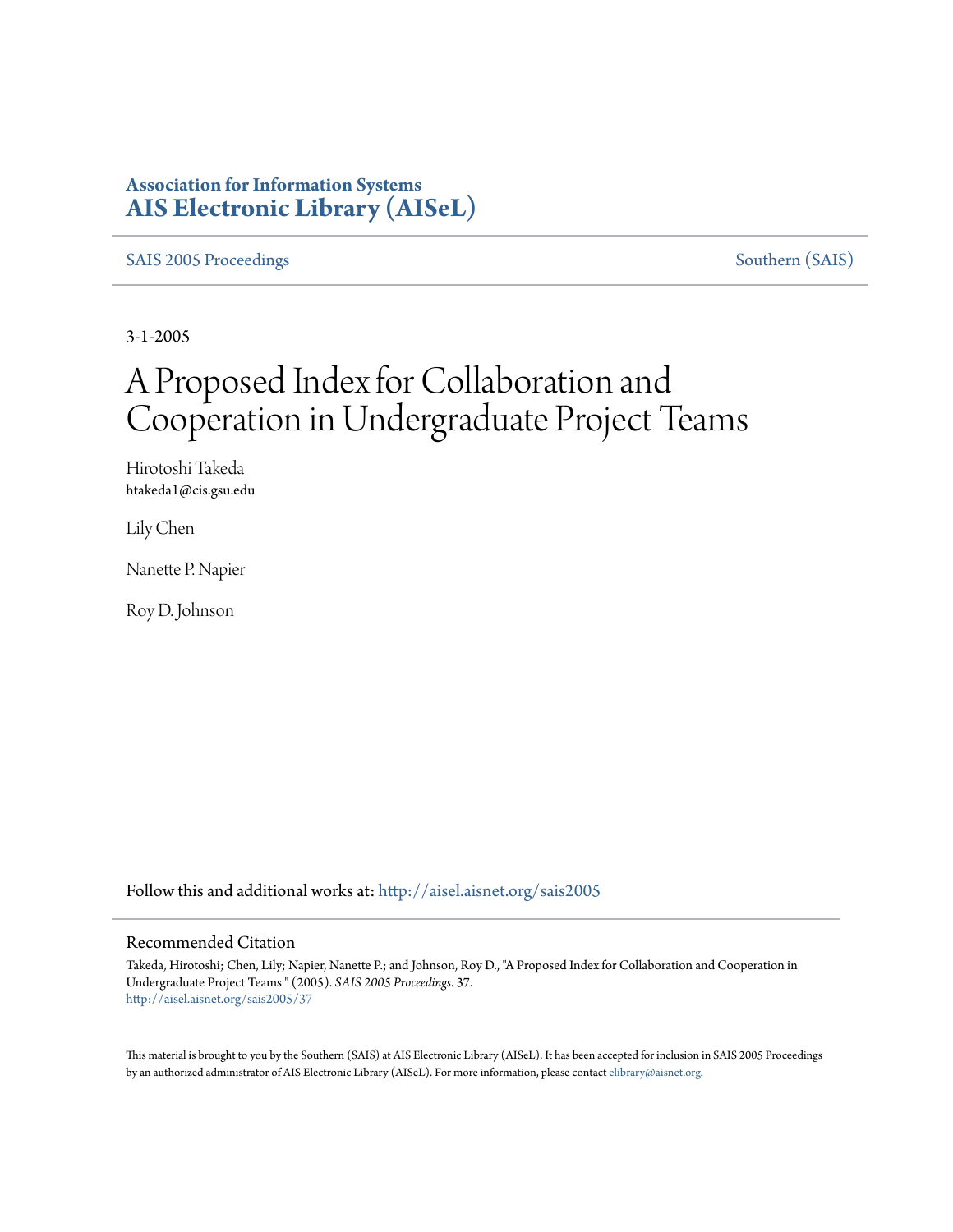# **A PROPOSED INDEX FOR COLLABORATION AND COOPERATION IN UNDERGRADUATE PROJECT TEAMS**

#### **Hirotoshi Takeda Georgia State University**  htakeda1@cis.gsu.edu

#### **Lily Chen**

**Georgia State University**  gchen@cis.gsu.edu

**Nannette P. Napier Georgia State University**  nnapier1@student.gsu.edu

**Roy D. Johnson Georgia State University**  roy@gsu.edu

#### **Abstract**

*All business teams require a mix of individual and group work. This study seeks to identify the levels of individual and group participation necessary to successfully complete projects in the undergraduate classroom. The levels of effort based on time, graded output, and satisfaction will be indexed on a scale from cooperative (working individually) to collaborative (working together). Initial analysis suggests that teams which predominately cooperate are often more successful than teams that predominately collaborate.* 

**Keywords:** Collaboration, Cooperation, Small Groups, Student Teams, Database Projects

# **Introduction**

Within university classes, team projects are an important training technique designed to teach students leadership skills, project management, and the value of working together. Businesses desire employees with strong interpersonal and teamwork skills, therefore business schools aim to prepare students to successfully work in teams. In addition, these team projects improve each student's ability to work on more complex tasks than what could reasonably be expected for one student (Cohen, 1994). Because they want to enrich their students with valuable training, many Information Systems (IS) professors utilize group projects within their classes.

Although team projects are beneficial, evidence suggests that some students excel within groups, while others flounder. Students must overcome variables that pose difficulties such as coordinating around team members' classes, work, and extracurricular activities. Otherwise, professors will be bombarded with requests from students wishing to work alone or complaints about free riders. If left unresolved, professors face a dilemma of how to fairly assign grades for teamwork.

This pilot study proposes a mix of team collaboration and cooperation that creates successful outcomes in undergraduate IS classes. This research seeks to differentiate patterns of student teams with high performance outcomes (e.g., grade on task) from patterns of student teams that lead to low performance outcomes.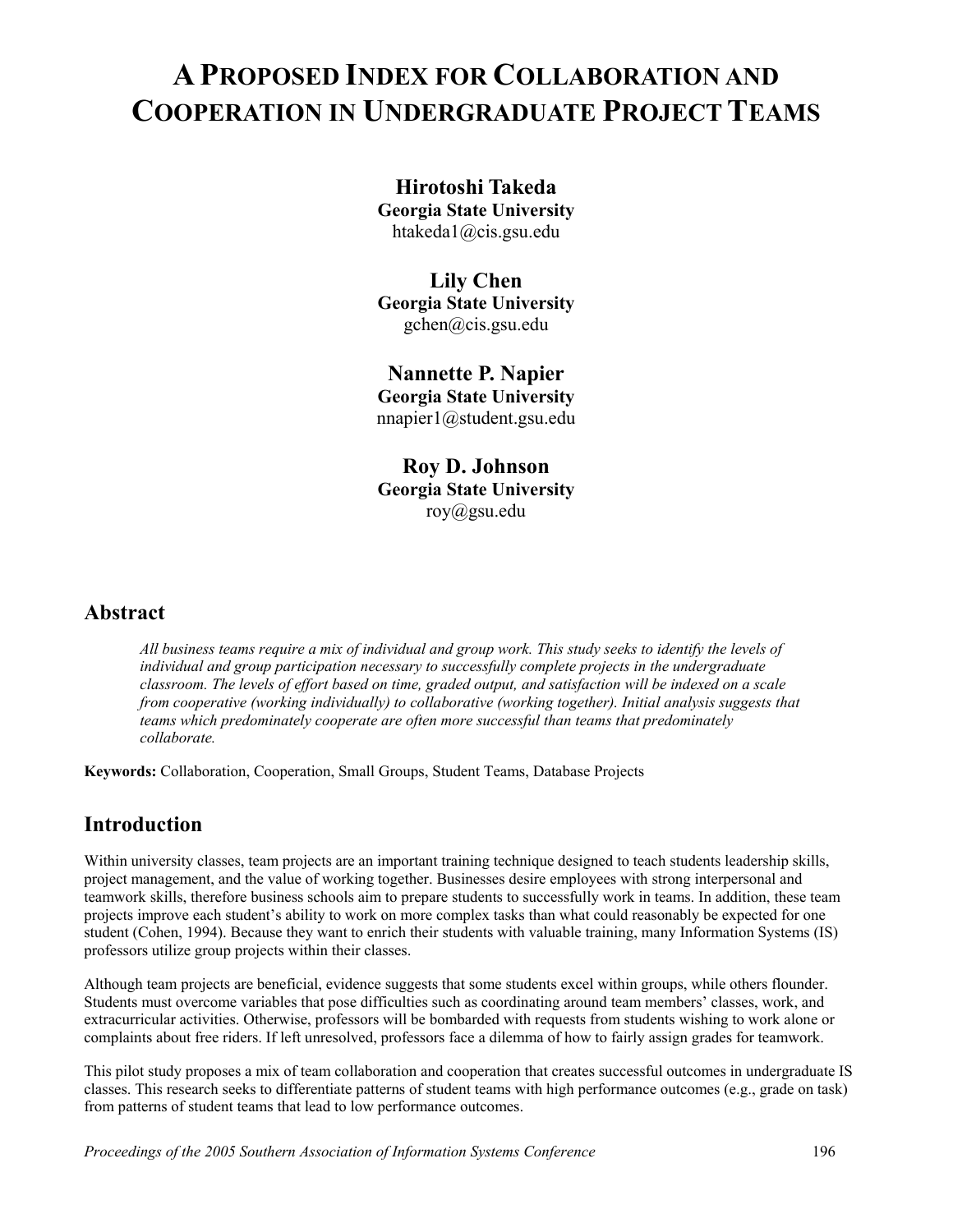# **Background**

In previous research, the terms collaborative and cooperative learning have been used interchangeably. However, Du and Johnson clarifies the distinction between the two terms (Du and Johnson, 2003). Collaboration is defined as a synchronous, coordinated effort by a group working together (Roschelle and Teasley, 1995). Cooperation is defined as completion of tasks individually.

Studies involving both collaborative and cooperative learning have proven that teamwork increases student achievement over individual work (Johnson, 1989; Hertz-Lazarowitz, 1992). In addition, teamwork is an important skill set in business, especially IS. Leitheiser's study determined that interpersonal and teamwork skills were the top skills required for IS professionals (Leitheiser, 1992). Since working on teams effectively is a crucial skill for both business and IS students, creating a best practices methodology of teamwork is important.

Studies reveal that the ultimate success of the team is dependent on several variables. Schedule conflicts, long commutes, and prior disposition towards group work are several factors that affect the group's decisions in either collaborating and completing work as a whole or cooperating, and completing tasks individually (Fellers, 1996). In addition, the grouping of students homogenously or heterogeneously according to academic achievement has been cited as an important factor. Previous research recommends heterogeneous teams to induce collaboration (Fellers, 1996). However, other studies determined that grouping students homogeneously surpassed the performance of heterogeneous groups (Baer, 2003). In this study, data were collected from one classroom of homogeneous groups and compared to three classrooms of heterogeneous groups.

### **Research Question**

 This research seeks to identify the mix of collaboration and cooperation that leads to student success in the group project. Scores on the group project were identifies as a measure of student success. Our research questions follows:

RQ#1: What mix of collaboration and cooperation in a group project fosters student success?

RQ#2: What mix of collaboration and cooperation in a group project fosters the highest satisfaction?

# **Methodology**

Survey methodology was used in this study. The pilot study was conducted in the introductory computer information systems course required of all undergraduate business students. The course was administered at a large urban university in the southeastern United States. The course offers a challenge to students as it covers a wide spectrum of topics in information systems (breadth) but does not go into detail on each topic (depth). Four separate classes, with four different instructors, were assessed in this study. There were no pre-requisites for taking this course. Although helpful if a student possessed experience with computers, a student was expected to succeed in this class even if they had yet to experience any aspect of, or use of a computer. Students were expected to have access to a computer, either at home or on campus, during the course of the semester. There are several computer laboratories available for student use across the university campus.

Students enrolled in the course were required to complete two group projects. The group project under study was the first of the two group projects and was conducted during the weeks nine through eleven during a 15-week semester. The students had taken two tests, and had finished their first individual project by the time the group database project was administered. A previous individual project was in creating, tables, queries, reports, and entries to a database using Microsoft Access. This training was done to give all students the fundamental skills needed in the team project. The individual project prohibited any collaboration or cooperation between the students. The first group project was similar to the individual project, but allowed collaboration or cooperation within the group although not between groups. The second group project was a research paper on a topic in Information Systems. The groups were allowed to select their topic from a list of options. The second project was administered after the third test in the course.

Students were offered an opportunity to be part of the study or opt out of the study. The students were offered this option during the eighth week of classes. Students that chose to participate in the study were required to take four surveys: one demographic survey (15 questions) and three attitude surveys (A, B & C asking 25 questions each) designed to measure the student's history and experience in group projects. The survey instruments were adopted from Du and Johnson (2003). The satisfaction of the students was first to be measured by their feedback from working with the other team members. During the pilot study, it became apparent that this strategy was not working for this research project. The second pilot iteration looked at satisfaction of individuals as measured by instruments adopted from Fellers (1996). The data was collected in survey A and *Proceedings of the 2005 Southern Association of Information Systems Conference* 197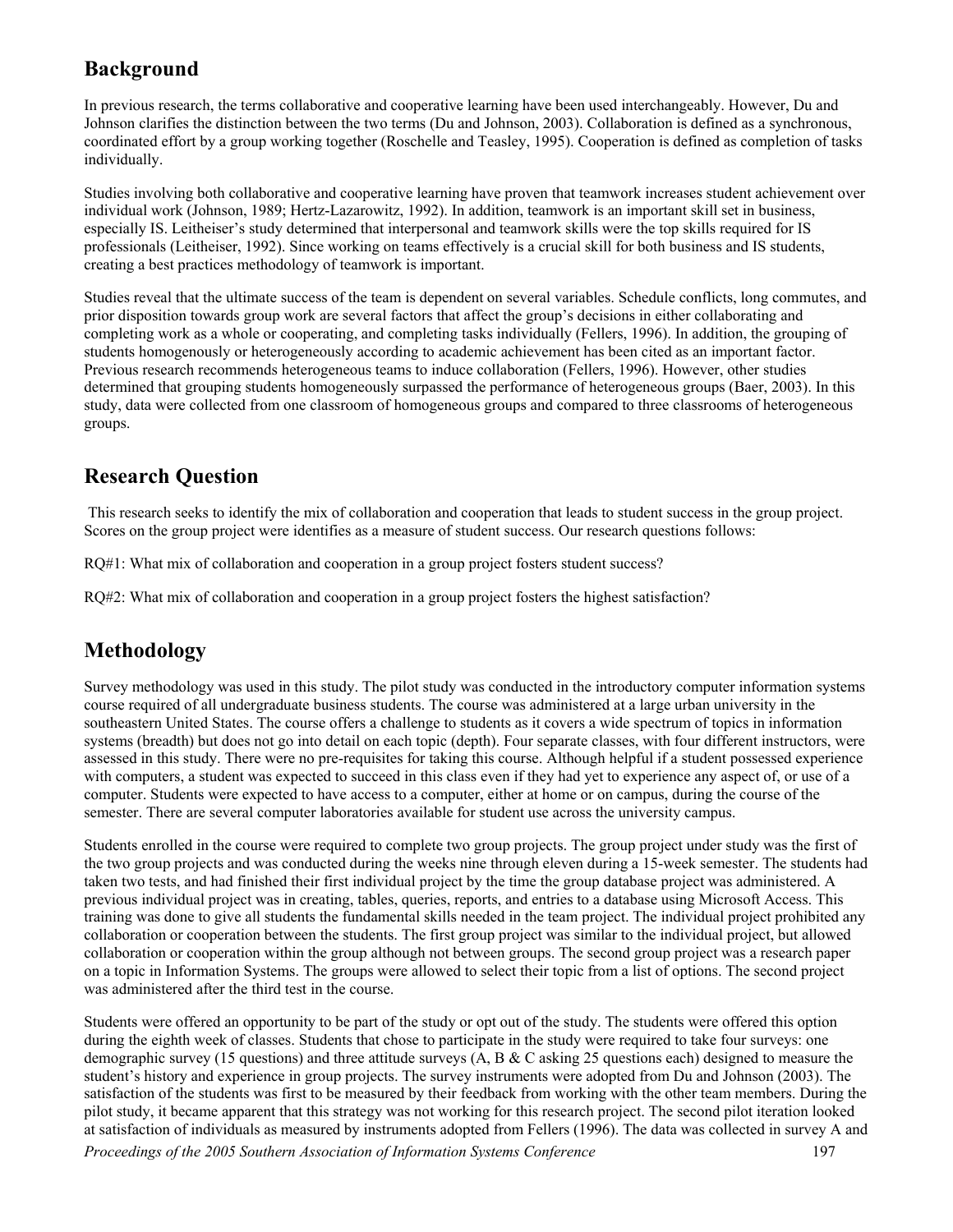C to find changes in satisfaction of group work. The demographic survey was released after the student gave their consent to participate in the study during week eight. The three surveys on group projects (named chronologically, A, B, and C) were administered in sequence: survey A, first group project, survey B, second group project, and survey C.

If the student chose to opt out of the study, a 75 question true-false quiz was released covering the course material requiring the same time as the four surveys. Either option for the students, whether participation in the group project or the quiz option netted, the students a possible five points toward the final student grade. The total possible points for the semester was 500 points, thus the study had a marginal impact of 1% on the student's grade. The students were given the opportunity to opt out of the study at any point in time during the semester after the option to participate in the survey. The pilot study had 30 student participants in each class.

# **Group Project One: Database Project**

The database design project requires a team of three students to normalize, import, and modify a series of tables as well as creating specific tables, queries, reports, and an input form. The database project required the use of Microsoft Access.

Student teams were formed after the drop date for the course to insure team members will continue with their teams. Each group had a total of three weeks to complete the assignment as a team. Students were expected to complete this assignment outside of class and submit their materials electronically for assessment. Group assignments were made at the midterm after two exams and one major independent assignment had been made. This way the researchers were able to measure the grades of the students up until the beginning of the first group project.

Students were assigned in groups of three, in one of the four classes. The other three classes allowed self-selection, where the groups were free to form. The students were assigned into groups as to not create any variance in the group's average class score. Therefore the difference between average scores of members of group 1 and average scores of members of group 2 were minimized. Groups were also assigned as to minimize the effects of gender and culture. For example, no groups were assigned where all members were of one gender, or from one cultural group.

Every student, whether they participate in the study or not, was required to fill out an individual log sheet or journal. In their logs, students were required to fill out date, start time, end time, location, description of their activity, teammates present, and an issues section. Students were directed to include any activity from their own point of view, thus group meetings of three, two, and individual work was recorded. Therefore, each student log from the same group should be different. The individual logs were not graded for assessment.

Every student, whether they participate in the study or not, was required to fill out an individual bonus sheet. This was utilized to measure the students satisfaction with the group project. Each student filled out their own sheet and their submissions were confidential. For the first project (three person groups) there was \$10,000 that each individual was asked to allocate to their two group members. For the second project (two person groups) there was \$5,000 that each individual was asked to allocate to their partner. The students were allowed to allocate up to the amount for both group projects. Thus they could allocate all, some, or none of the pool money they had for the bonuses. If there was a discrepancy in the amount of money allocated in the bonus, each student was asked to explain and justify the discrepancy. For the first project a discrepancy was an uneven allocation of the bonus. For the second project a discrepancy was a bonus of anything lower than \$5,000.

# **Group Project Two: Research Paper**

The second project was a research paper with two students in each group. The project consisted of research into a topic in information systems (depth) approved by the instructor. The students were required to create a four-page paper and a fiveminute presentation on the topic.

One class had teams assigned while the other three classes used self-selection. In the first group, the students were assigned to groups based on the class mean at week eight of the semester. Thus one group might have one 90 point student and one 70 point student, while another group might have two 80 point students. Thus the average grade for both groups was 80 points. Gender and culture were also taken into account while assigning teams.

As with the first group project, students will be required to keep a log of their activities. This log was identical in form to the one in the first group project except for the fact that there were only two people listed in the group instead of three.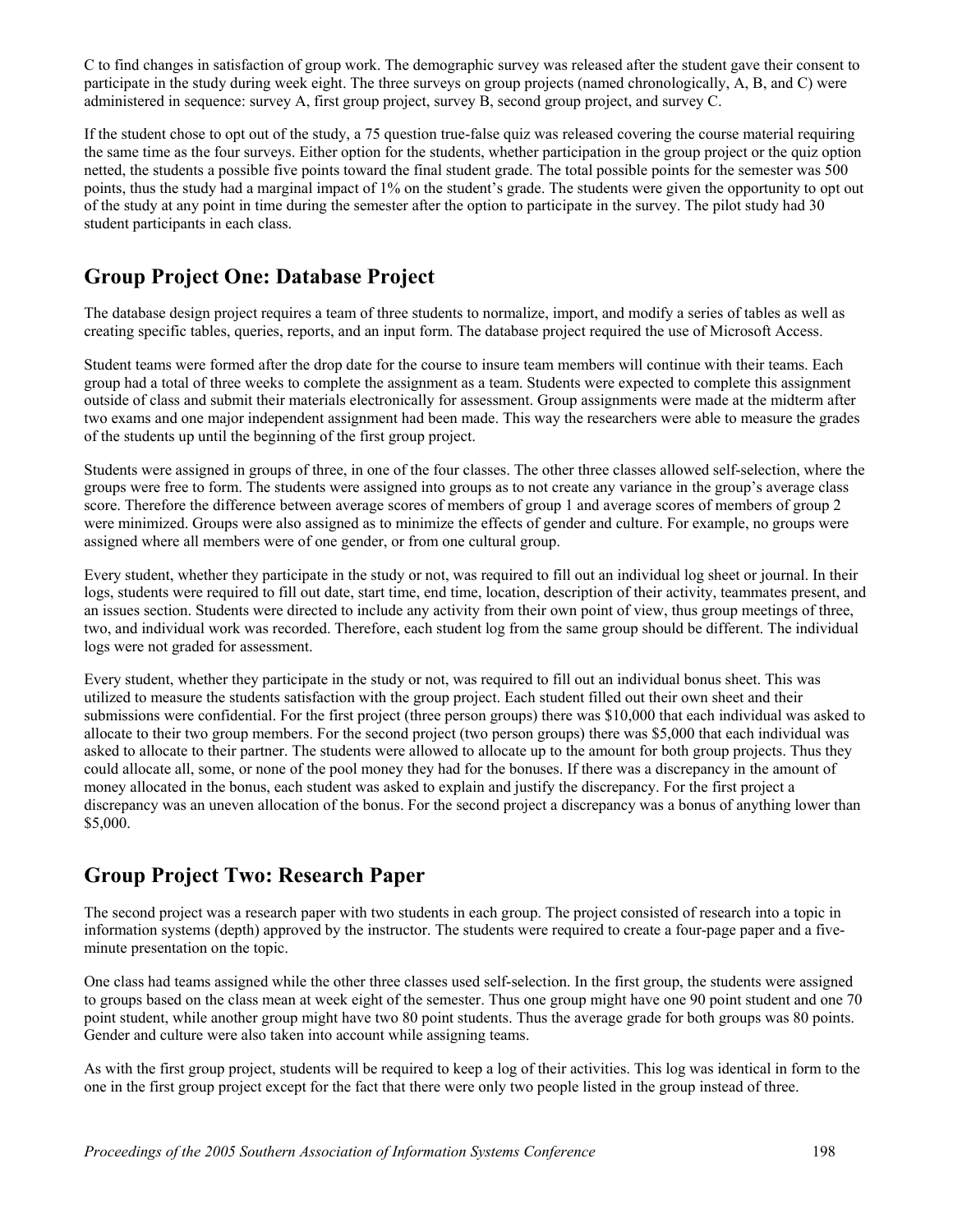### **Analysis**

Five doctoral students coded the log data. The log data was assessed and measured according to collaboration or cooperation work. Cooperation work was considered work that can be split into individual tasks. Thus, any individual work was considered cooperation. Collaboration work is considered work that requires concurrent involvement among the students. Thus, any group work, whether it was two or three was considered collaboration. Time spent individually was measured as straight time. Each individual was considered a data point for this study. Thus each log data point was taken as it was received. Data discrepancy between members of groups was not considered. Thus in project one (three person groups) data was compiled for student A, student B, and student C, separately. Thus if there was any disagreements in time of group meetings between the students, data was not compared to find an agreement. If student A considered there to be a 30 minute meeting on November 1<sup>st</sup>, and Student B and C considered the same meeting to be 50 minutes long we did not change student A's time. This allowed for late arriving, early departing students to present their data in the correct fashion. Similarly for group project two (two person groups) data was not compared to the partner.

Wildly large numbers, those over 10 hours, we looked at closely. In these situations, when the data was collaborative (group meeting) nature, then log data from the other group members were considered. Also the location information, and time/date information was looked at to make sure that the facilities were actually open during those times. Most of these errors were in marking AM/PM incorrectly. For example, one student wrote that he met his team members from 9:00 PM until 9:30 AM in the university library. This would mean it was a twelve and a half hour meeting. When the other team members data was looked at they only met for 30 minutes (9:00 PM until 9:30 PM) in the library. The date was on a Wednesday and the university library closes at midnight on those nights. Thus in this situation the 9:00 PM until 9:30 AM was changed to 9:00 PM until 9:30 PM.

The time data was computed using the formula below to come up with an index value between zero and one. As the index moved closer to one, the group reflected more collaboration than cooperation. As the index moved closer to zero, the group worked reflected more cooperation than collaboration.

$$
Index = \frac{Collaboration}{Collaboration + Cooperation}
$$

The grading of the project was conducted by five coders. To ensure that there was consistency between all class sessions, all data was analyzed by the coders and an agreed upon grade was assigned. For classes that were outside the control of the researchers, the assignments were obtained and the grading was re-evaluated and a new grade was assigned for those students.

Due to the nature of the research question, it is necessary to distinguish between groups that were high in the index value and low in the index value. Since the students were to conduct their own group project, it is impossible to control and force students to conform to a certain value of the index. Therefore, no treatment was administered to any of the groups. With enough data, we were able to get a mix of groups on the index line between one and zero. This allowed us to realize any trend that might arise due to the collaboration and cooperation mix.

The outputs for the research questions were the grade and satisfaction. Grades were accessible to us and we were able to associate the index from each group to each individual group member's grade for the project. In fact, the project was graded equally so the group was given a grade as a whole. The satisfaction was an individual measure and was measured by the initial and final survey. Any changes in satisfaction would be attributed to the project in the class. The satisfaction was measured by the team members individual evaluations of each other. These evaluations were submitted individually and were not going to be made available to their team members. Thus students were free to rate their team members freely without the worry of their partners knowing how they were rated. In the database project, there were three members, thus each student was to allocate bonus monies of \$10,000 to their two group members. If they thought that the work was done evenly, \$5,000 each was in order. Otherwise they would allocated unevenly. They were obligated to distribute the whole \$10,000. No matter how they allocated the monies, each student was required to justify the allocation. Each individual evaluation was coded. The difference in the allocation to the two group members was calculated. If there were no difference, \$5,000 was given to each member, thus the difference was zero. If there were some notion that one partner did more than the other, then the difference would increase to a maximum of \$10,000. Satisfaction was measured by this difference in the allocation of the bonus. If the difference was \$0, then satisfaction was considered high, if the difference was at \$10,000, then satisfaction was considered low.

In the research paper project, there were two members, thus each student was to allocate up to \$5,000 in bonus to their partner. They were not obligated to use up the whole \$5,000. If the rater did not allocate the maximum \$5,000, the rater was to justify the reasons for not supplying the full amount to their partner. Satisfaction was measured by the amount of bonus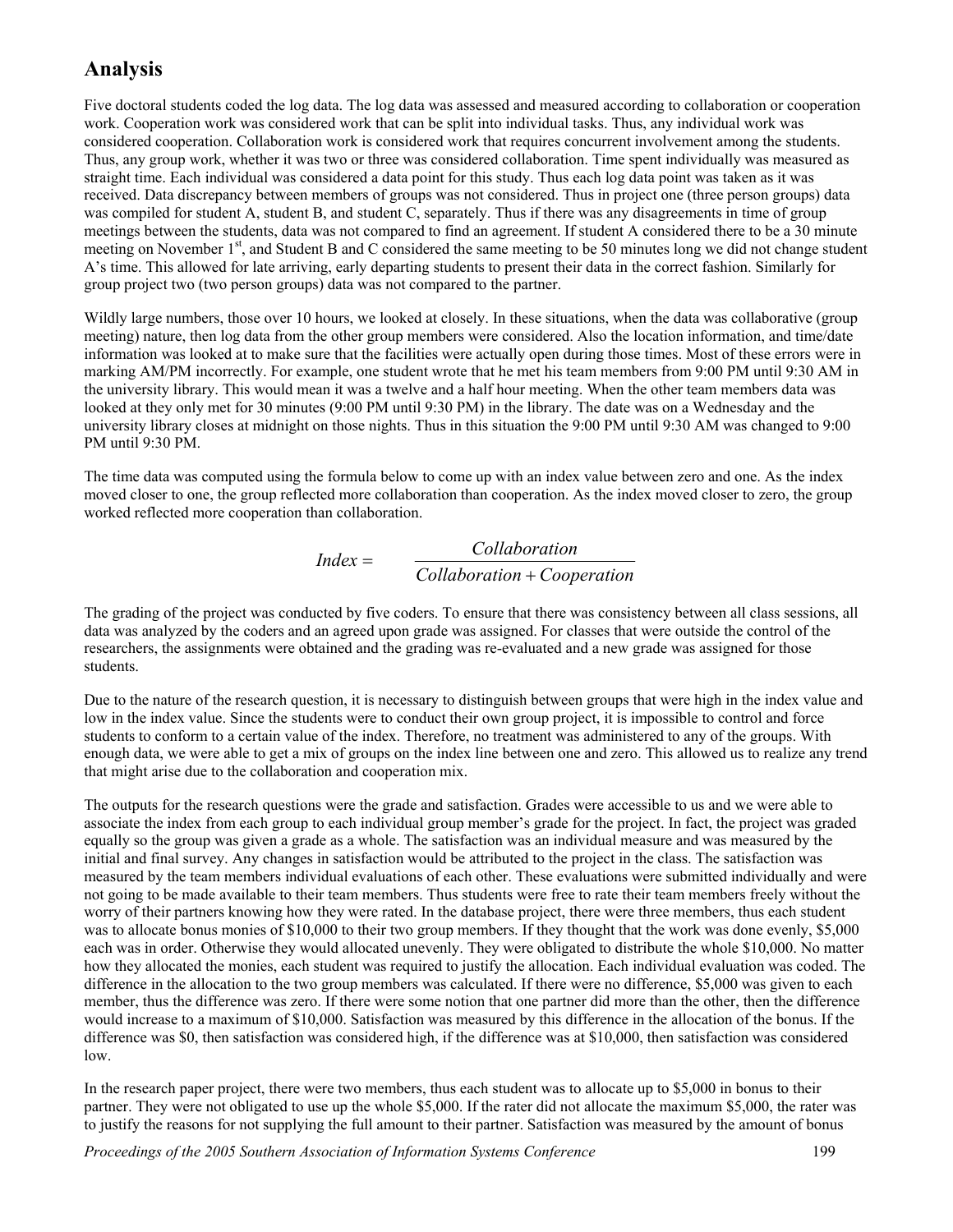allocated. If the bonus was \$5,000, the satisfaction was considered low, if the bonus was \$0, then satisfaction was considered high.

Initial analysis of the data indicates that high collaboration is does not lead to student success. The groups that did receive a high score for the work tended to demonstrate a balance of cooperation and collaboration with cooperation being the stronger of the mix. The teams that did poorly tended to have a heavier mix of collaboration. The satisfaction metrics were not as conclusive.

#### **Initial Conclusions**

Only the initial data on the first 30 students ( $n=30$ ) has been analyzed for group project one. Student log reports for 27 of the 30 students were received. At this stage of the analysis, no attempt has been made to control for group heterogeneity. The Index values ranged from 0.0546 to 1. The average Index was 0.575 with a standard deviation of 0.263. The grades of the individuals ranged from 41.5 to 58.5, out of a possible 60 points for the database assignment. The average grade was 52.1, with a standard deviation of 6.039. The five lowest grades were at 42 or below (42, 42, 41.5, 41.5, 41.5), all had an Index value higher that 0.72. The next lowest grade was a 49. There was one student with a high Index value (0.858) and a high grade (58). This means that if a student collaborated, or did most of the work in a group meeting, that student would likely receive one of the 5 lowest grades on the project. All students with an Index value below a 0.4 (six students), received a grade of 'A' (55.5, 58, 58, 58.5, 58.5, 58.5). This indicated that if a student tended to cooperated, or worked individually on tasks, received an 'A' on the project. In the mid-range of Index (between 0.4 and 0.72), there were fifteen students, that ranged in points from a 49 to 58. This resulted in grades were a 'B' or better.

The data for the second group project was also analyzed. Student log reports for 28 of the 30 students were received. The data here contained a few anomalies. The Index values ranged from 0.005 to 1. The average Index was 0.351 with a standard deviation of 0.310. The scores of the individuals ranged from 37 to 60, out of a possible 60 for the case research paper assignment. First there was a group that had received the lowest grade (37) that was an anomaly. The two individuals indicated a low Index (0.055, 0.061), thus being cooperative or working on individual tasks, but received a low grade. If this group was taken out of the data set, the patter looks similar to the first group project. There were four points above 0.7 on the Index value (0.798, 0.915, 1, 1). Of the four two received a 45, while the two that did no individual work (Index of 1) got a grade of 57 and 58. This may indicate a "free rider" or "controller" situation where one individual did all the work and the other did minimal work. If a student were lower than 0.25 on the Index value (10 students), an 'A' on the project was awarded (54, 54, 54, 55, 59, 59, 59, 59, 60, 60). In the mid-range (0.277 to 0.625) there were 12 students, ranging in score from 45 to 59 (45, 45, 51, 51, 52, 52, 54, 55, 57, 58, 59, 59). As in the first group project, this indicated that if a student tended to cooperated, or worked individually on tasks, an 'A' on the project was earned. In the mid-range of Index (between 0.277 and 0.65), there was a 83% (10/12) chance a student got a 51 or better ( $B'$  grade).

The data suggests that there exists a mix of collaboration and cooperation at which grades do increase. It also suggests that there is a trend where the higher the collaboration, the lower the grade, and the higher the cooperation, the higher the grade. This is consistent with findings in previous studies (Du and Johnson, 2003)

The data also suggest that there is a difference in the Index value between the two projects. One was a database project, which had a higher Index (0.575) with a lower standard deviation indicating a tendency to work together at the same time. The research paper project tended to have a lower Index (0.351) with a higher standard deviation indicating a tendency to work individually, but there was more variance in how to break up the tasks.

The satisfaction for the database project (three person groups) was measured by the difference in the \$10,000 bonus allocation. Each individual student was a data point. Student evaluations for 25 students were received. The difference ranged from \$0 to a high of \$9996.50. Fourteen of the 25 data points had a difference of zero dollars. The average was 1808.19 with a standard deviation of 3220.46. The data did not show any discernable result. For the research paper project (two person group) the measure was the \$5,000 bonus. Student evaluations for 27 students were received. There was no range as every one of the evaluations awarded the full \$5,000 to their partner. Thus the average was \$5,000 with a standard deviation of zero. The \$5,000 bonus data utilized was not a good measure for satisfaction. It seems that the students were willing to give good or satisfactory evaluations on both group projects. The class was also graded on a straight scale so there was less reason to give a fellow student a bad evaluation. The students that did allocate a difference in the database project did so because one member was not pulling their share of the work load. It would seem logical that a situation where one student did most of the work would show up in the second project, but the data did not indicate this. This may be a future area of study as smaller groups, such as a two person group, may have less variation in the evaluation process. Due to the lack of results from this data, the current study is employing a new strategy to measure the satisfaction found in the discussion/future studies section.